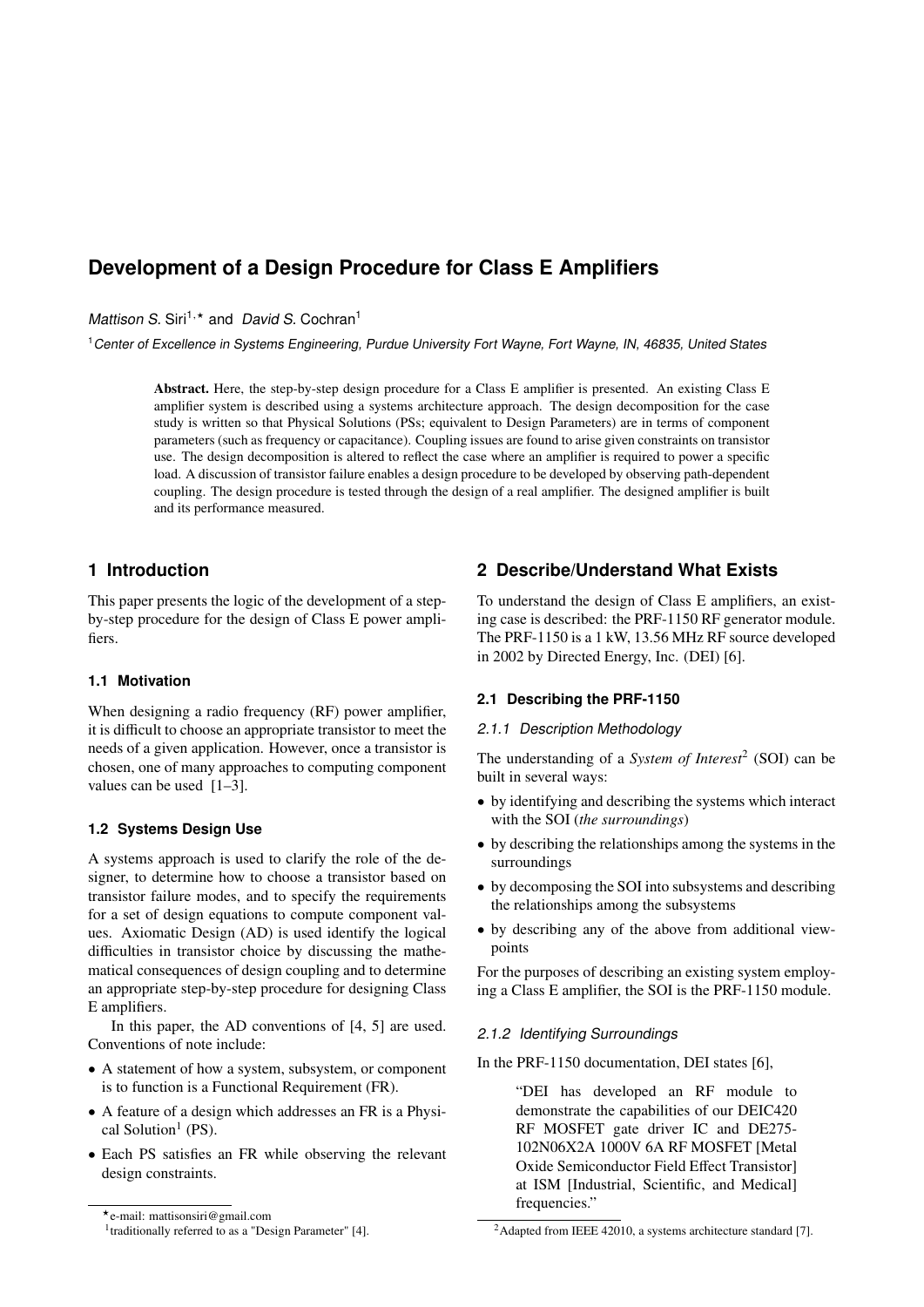Here, DEI is viewed as the client. The author of [1] served as the designer of the Class E amplifier used in the PRF-1150 module. The PRF-1150 documentation also includes test data taken by an operator or technician. The designer and operator may well have been the same person, but each is treated as a distinct system in the surroundings.

The client, the designer, and the operator not only interact with the SOI, but interact with each other as well. For example, the designer understands the needs of the client and how the operator is going to use the system. Figure 1 shows the relationships between personnel (surrounding systems) and the SOI.



Figure 1. High level relationship diagram for the PRF-1150 and its surroundings. *Understanding relationships in the surroundings of the SOI improves the understanding of the SOI itself.*

#### *2.1.3 Client and SOI*

The quote in 2.1.2 describes the client's view of the SOI and can be translated into AD Language:

FR1: Demonstrate the capabilities of the chosen chipset. PS1: PRF-1150 Module

## Constraints:

- *C*1*a*: The application should be an RF application.
- *C1b*: The operating frequency (f) should be an ISM frequency.
- *C*1*c*: Use the chosen chipset (MOSFET: DE275- 102N06X2A, Gate Driver: DEIC420).

#### *2.1.4 Operator and SOI*

A use case can clarify the relationship between the SOI and the operator. Figure 2 shows how the operator and SOI interact with many other systems when the PRF-1150 is being tested. The use case is developed from descriptions in [6].



Figure 2. Relationship diagram for the use of the SOI by the Operator. *The operator operates power supplies and takes measurements of the PRF-1150. This is a more specific way to state the original relationship between the SOI and the Operator.*

The operator controls the SOI by turning on or off power supplies and by adjusting the output voltage of the 0-300 V DC source. The 0-300 V DC source provides electrical power to the SOI as measured by the DC power meter. Figure 3 depicts the use case from a physics viewpoint by detailing the energy transfer into and out of the SOI.



Figure 3. Power distribution diagram of the use case of Figure 5. *Note: these powers are average powers. Also note: the heat sink is included in the PRF-1150 system, but is intentionally called out here to introduce the thermal power dissipated by the SOI.*

Where

- $P_{in}$  = DC power supplied to SOI
- $P_{out}$  = RF output power of SOI
- $P_{\theta \text{ Dis}}$  = thermal power dissipated by SOI
- $P_{\theta,HS}$  = thermal power dissipated by the heat sink =  $P_{\theta,DisS}$
- $P_{\theta,Atten}$  = thermal power dissipated by attenuator =  $P_{\text{out}}$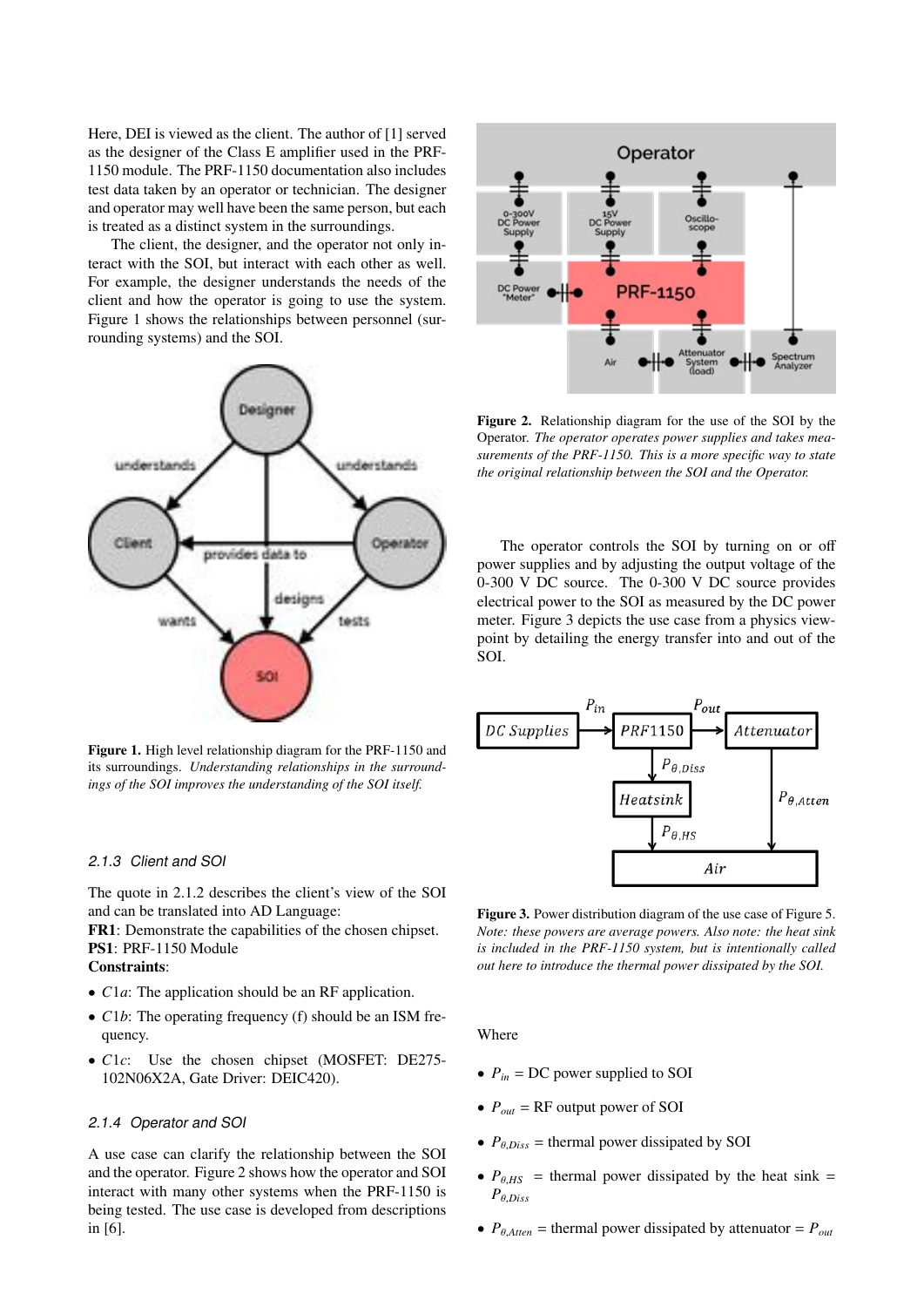

Figure 4. Electrical representation of relationships among surrounding subsystems and SOI.

Figure 4 furthers the energy transfer description of Figure 3 by calling out the voltages and currents among interactors.3 The voltages and currents are:

- $V_A = V_{DC}$  = main DC supply voltage to the SOI (0 V to 300 V)
- $I_{DC}$  = current supplied to the PRF-1150 via the main DC power supply
- $V_G = 15V$  = secondary DC supply voltage to the SOI
- $I_G$  = current supplied to the PRF-1150 via the secondary DC power supply
- $V_{out}$  = RF output voltage of SOI
- $\bullet$   $I_{out}$  = RF output current of the SOI
- $V_{SA} = kV_{out}$  = attenuated  $V_{out}$  as measured by the spectrum analyzer
- $V_{DS}$  = an internal voltage of the SOI measured externally4

## *2.1.5 Designer, SOI, and SOI Subsystems*

To effectively design the SOI, the designer needs to understand the inner workings of the SOI as well as its surroundings. The schematics and descriptions in [6] are used to construct Figure 5 - a view of the PRF-1150 subsystems.

The signal source output is amplified by the gate driver to provide a switching signal  $(V_{GS})$  for the Class E amplifier. A heat sink aids in the dissipation of thermal power



Figure 5. The main electrical subsystems internal to the PRF-1150



Figure 6. Conventional Class E Circuit

(as in Figure 3). The output impedance of the amplifier is matched to a load via the matching network.

<sup>&</sup>lt;sup>3</sup>The accuracy of the description is limited by assuming that the measurement currents are negligible from the view of the SOI.

<sup>&</sup>lt;sup>4</sup>This voltage is described more specifically in 2.1.5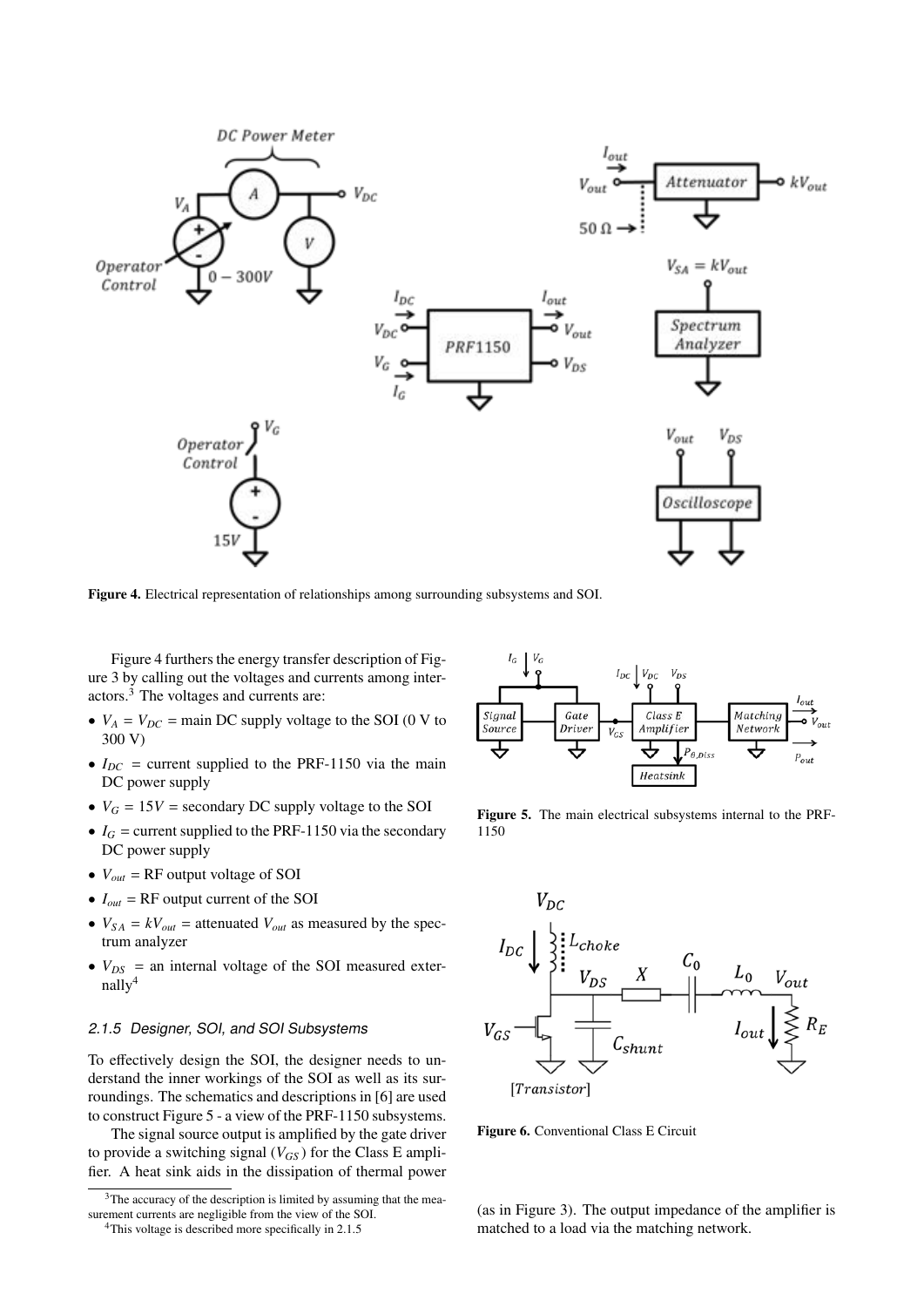

Figure 7. Design Decomposition of a Class E amplifier

#### *Class E Amplifier Subsystem*

The Class E arrangement used in the PRF-1150 is as the original arrangement presented by N. Sokal and A. Sokal in 1975 [8]. Figure 6 shows the general Class E amplifier schematic.

Here,

- $V_{GS}$  = the RF input signal to the Class E amplifier
- [*Transistor*] = a switch controlled by the input signal (typically a MOSFET)<sup>5</sup>
- $V_{DS}$  = voltage across the switch
- $L_{choke}$  = inductance of the RF choke (only allows DC current to flow)
- $C_{shunt}$  = capacitance across switch to allow RF current to flow when switch is open
- $[C_0, L_0]$  = bandpass filter
- $R_E$  = load resistance required for Class E operation
- $X =$  extra reactance in series with the Class E load network *RE*, *L*0, *C*<sup>0</sup>

#### **2.2 Design Decomposition**

Using [1, 3, 9], the Class E portion of the SOI can be described with a design decomposition (Figure 7). The coupling6 shown here is determined via the equation sets in [1, 3, 9, 10] and by consideration of potential failure modes (discussed in 3.0.1).

 $5A$  note about notation: [*item*] = the set of constants and variables specific to *item*. For a car, [*car*] = [*make*, *model*, y*ear*, *color*, ...].

 ${}^{6}$ AD, the unintentional relationships (coupling) between PSs and FRs is shown with dashed arrows [5]. Coupling means that the PS of one FR affects the accomplishment of another FR. In some cases, the coupling between two FR-PS sets is only path-dependent (partial). For example, if two FRs (*FRA* and *FRB*) are accomplished by two PSs (*PS <sup>A</sup>* and *PS <sup>B</sup>* respectively) and  $PS_A$  affects the accomplishment of  $FR_B$ , then by implementing *PS <sup>A</sup>* before *PS <sup>B</sup>* a recursion can be avoided.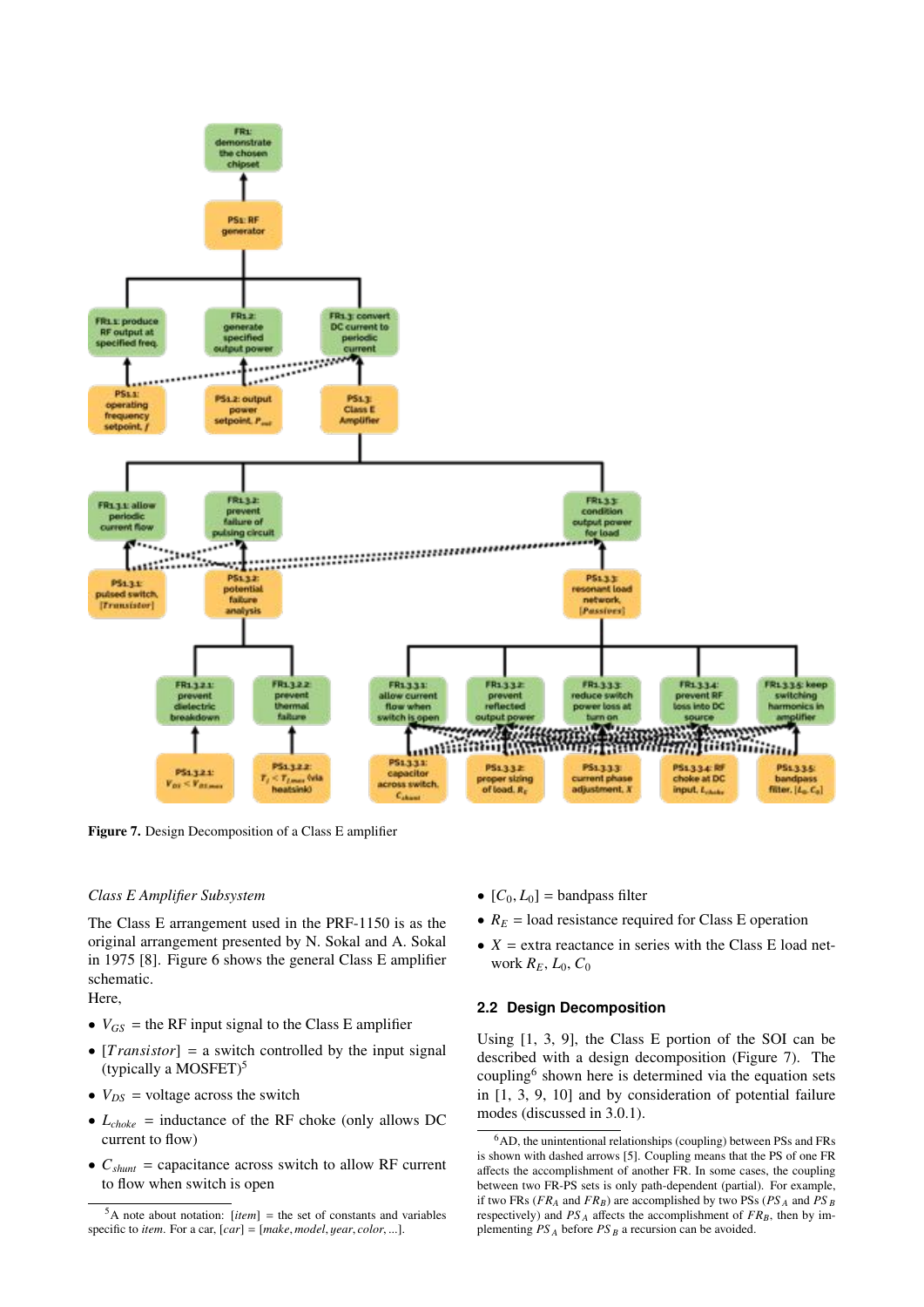#### *2.2.1 Passive Component Coupling*

In the field of electronics, the traditional Class E amplifier is well understood at a component level [1–3, 8, 9]. Since the introduction of the Class E amplifier, papers have been written which relate the operation of the Class E amplifier (output power, frequency, harmonic content) to the values of the passive circuit elements [1–3]. While the specific relationships vary from paper to paper, overall, the variables related are the same. It is possible that more sets of passive component equations will be developed in the future. Therefore, these equations are expressed in a general form (equation 1).

$$
[Passives] = E_{passives}([Op], [Transistor], V_{DC}) \tag{1}
$$

Where,

- $[Passives] = [X, L_0, C_0, L_{choke}, C_{shunt}, R_E] = set of pas$ sive component values constituting the resonant load network
- $[Op] = [P_{out}, f]$  = set of operating parameters (output power and frequency)
- [*T ransistor*] = set of relevant characteristics of the chosen transistor
- $E_{passines}$  = set of Class E equations to compute [*Passi*v*es*]

As a given set of operating conditions, [*Op*], results in a single point in the space of [*Passi*v*es*] which will behave as a Class E amplifier [1–3, 8, 9], the complete coupling in the resonant load network branch of the design decomposition (*PS* 1.3.3) will not be an optimization problem if the path-dependency of the design is followed. Instead, it is a single PS (a complete set of parameters) to a single FR (*FR*1.3.3).

#### *2.2.2 Transistor-First Design*

For the Class E amplifier in the PRF-1150, the designer was constrained to a particular choice of transistor (*C*1*c*). That is, *PS* 1.3.1 was implemented first - despite path-dependent coupling suggesting otherwise (*PS* 1.1 and *PS* 1.2 before *PS* 1.3). Figure 8 shows the optimization problem caused by the partial implementation of *PS* 1.3 before *PS* 1.1 and *PS* 1.2. By choosing an operating frequency at this point (13.56 MHz in the case of the PRF-1150), the number of free variables is reduced to one, *Pout*. As *FR*1 is to demonstrate the capabilities of the chipset, maximizing *Pout* would serve this FR well. Maximizing is indeed an optimization problem.

#### *Transistor-First Design Procedure*

Currently, the design decomposition and the PRF-1150 description suggest the following procedure:

- 1. Choose a transistor
- 2. Choose an operating frequency
- 3. Choose a set of passive equations, *Epassi*<sup>v</sup>*es*



Figure 8. Optimization problem caused by choosing a transistor first. *The red lines show the forced direction of the relationship between PSs and FRs.*

4. Maximize the output power by manipulating [*Passi*v*es*]. 7

## **3 Adapt/Improve What Exists**

When an amplifier is needed to power a particular load, there is no constraint on transistor use. Instead, the given load requires a specific amount of RF power at a specific frequency - a specific set of operating parameters, [Op]. For example, the authors have determined that a particular plasma experiment requires at least 1 kW of RF power at a frequency of 13.56 MHz. There are no restrictions on transistor use other than keeping costs low. The authors have access to a heat sink with a thermal resistance of  $0.1 \degree C/W$ .

#### *3.0.1 Transistor Failure*

To design a Class E amplifier for a given [*Op*], the maximum power required by the load should coincide with the maximum power output power of the amplifier. To find the maximum output power of the amplifier, it is important to understand what is meant by "maximum"

 $7$ Choosing the transistor first no longer allows a single point in [*Passi*v*es*] to be computed easily (as per Eq 1). Instead, *Epassi*<sup>v</sup>*es* is used to maximize *Pout* with respect to [*Passi*v*es*].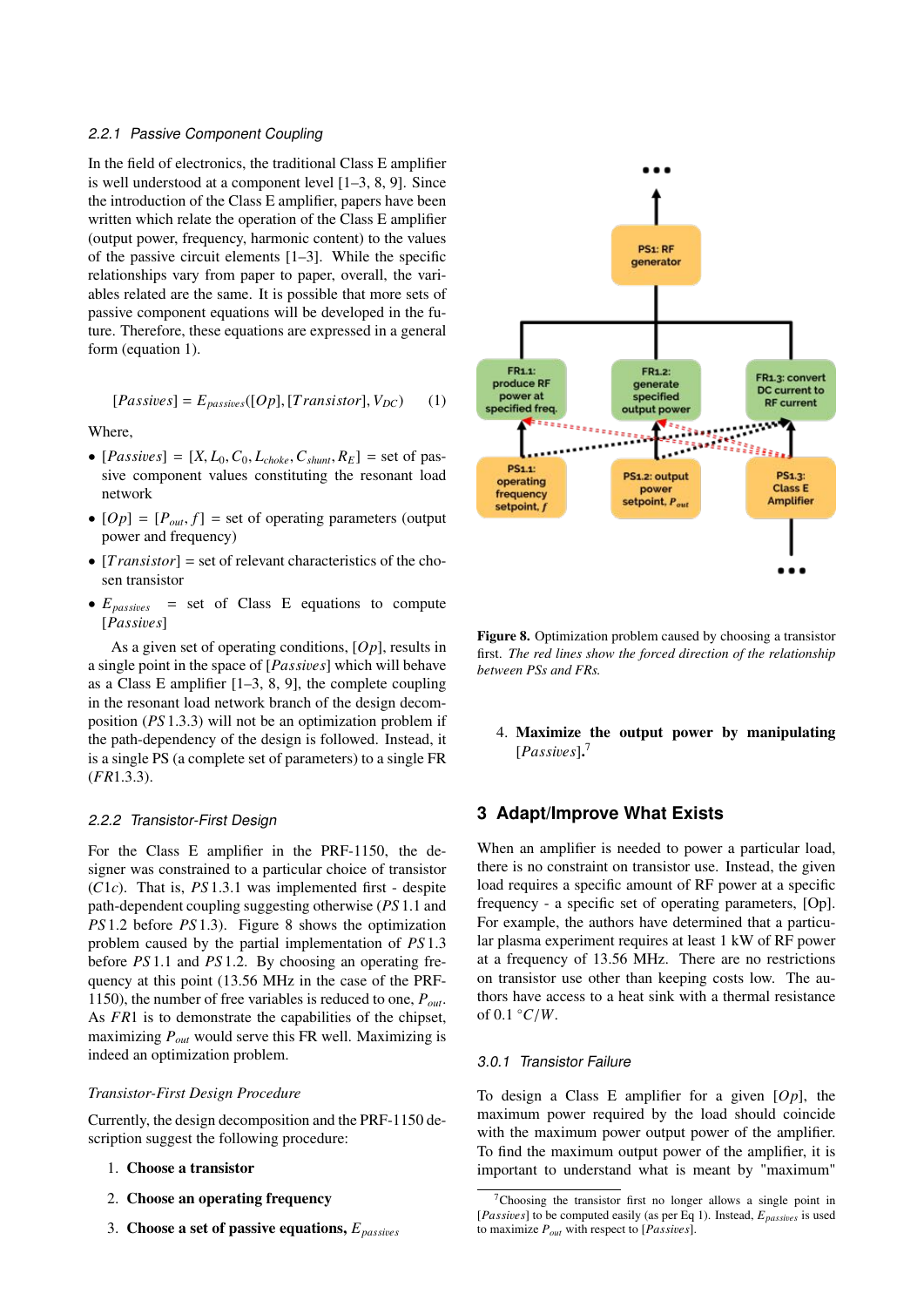and what happens when the maximum output power is *exceeded*. Passive components such as inductors and capacitors are of low enough cost that these typically will not be what limit the output power. The transistor, often the most expensive component, is the bottleneck. At an output power just above the maximum, the transistor will fail. A transistor can fail in two ways (which are relevant): dielectric breakdown of the junction or excessive temperature [11].<sup>8</sup> Both of these result in irreparable physical and chemical change to junction itself.

#### *Dielectric Failure*

Avoiding dielectric breakdown (*FR*1.3.2.1) is straightforward. A transistor's datasheet [12, 13] provides a maximum voltage rating between the drain and source of the device  $(V_{DS,max})$ . As the voltage across the device is proportional to the electric field in the junction, exceeding *VDS*,*max* guarantees dielectric breakdown. In operation, maintaining  $V_{DS}$  <  $V_{DS,max}$  at all times (*PS* 1.3.2.1) will prevent dielectric failure. As the operation of the amplifier is determined by component choice,  $E_{passives}$  must consider the maximum drain-source voltage experienced by the transistor in terms of the rest of the Class E parameters.

## *Thermal Failure*

Preventing thermal failure is not straightforward. The junction temperature is determined by how much thermal power the transistor is dissipating  $(P_{diss})$ , the ambient temperature, and the total thermal resistance between the junction and the ambient thermal mass (air, water, etc.). To facilitate thermal power dissipation (reduce the total thermal resistance), the transistor is mounted to a heat sink. The thermal resistance between the junction and the heat sink depends on the transistor, the heat sink, and the quality of the mounting. For a given heat sink and ambient temperature, the maximum allowable power dissipation is [11] (equation 4)

$$
P_{diss,Max} = \frac{T_{J,Max} - T_{Ambient}}{(R_{\theta,J-HS} + R_{\theta,HS-Ambient})}
$$
(4)

Where

- $P_{diss,Max}$  = maximum power dissipated by the transistor
- $T_{J,Max}$  = maximum junction temperature of the transistor
- $T_{Ambient}$  = ambient temperature
- $R_{\theta, J-HS}$  = total thermal resistance between the junction and the heat sink
- $R_{\theta, HS-Ambient}$  = thermal resistance between heat sink and the ambient thermal mass

#### *Maximum Output Power and Dissipated Power*

Maximum output power occurs when the thermal power dissipated by the transistor is also at a maximum (as long as  $V_{DS} < V_{DS,max}$ ). The maximum allowed dissipated power depends on transistor parameters, [*T ransistor*], and heat sink parameters, [*HS* ]. A larger heat sink allows a smaller transistor to be used. A larger transistor allows a smaller heat sink to be used. These sets of parameters are coupled. Choosing a transistor first, as in [6], still leaves the output power and the heat sink undetermined. Choosing the output power first (by choosing [*Op*]) still leaves the transistor and heat sink undetermined - another optimization problem (with respect to cost).



Figure 9. Simplified design decomposition for Application-First Design. *The number x is used to denote that FRx is part of a larger design decomposition*

<sup>8</sup>Note: *excessive current* is not a root cause of failure. A transistor's current rating is derived from its maximum junction temperature and by assuming that it is mounted to an ideal heat sink [12].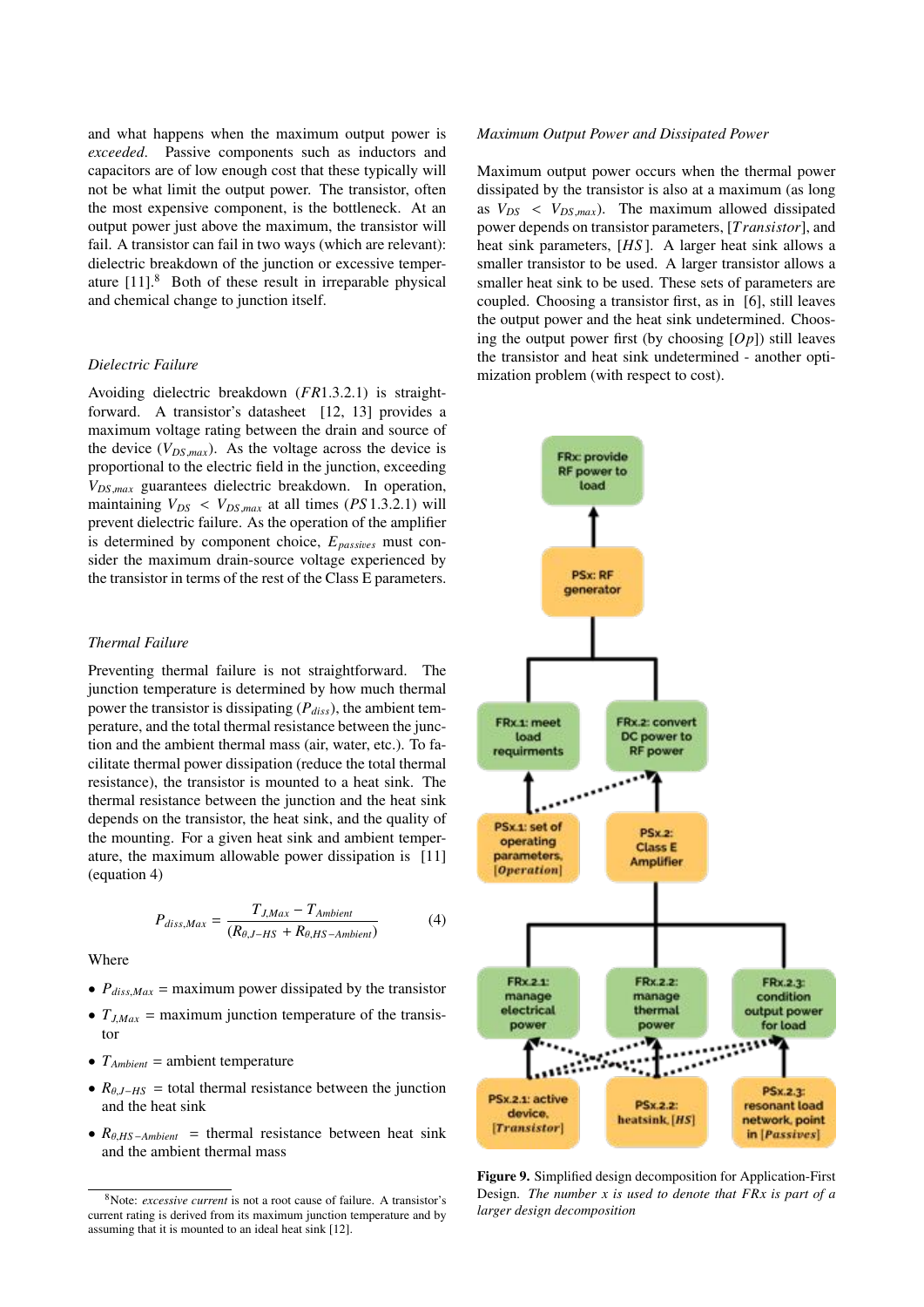#### **3.1 Application-First Design**

When the application is determined first, *PS* 1.1 and *PS* 1.2 can be implemented before *PS* 1.3. This is consistent with the coupling shown in the design decomposition (Figure 7).

#### *3.1.1 Rearranging the Design Decomposition*

Manipulation of the design decomposition will allow further steps to be more obvious. As *FR*1.3.1 and *FR*1.3.2 depend on [*T ransistor*] and [*HS* ], the PSs related to *FR*1.3.1 and *FR*1.3.2 should be the physical components, transistor and heat sink. This requires the rewriting of *FR*1.3.1 and *FR*1.3.2. The rewritten FRs should contain the same information as the original FRs. The resulting design decomposition is shown in Figure 9.

#### *3.1.2 Application-First Design Procedure*

Coupling in the updated design decomposition prescribes the following procedure for designing Class E amplifiers.

- 1. Identify the RF power and frequency for the application, [*Op*].
- 2. Choose an appropriate set of design equations.<sup>9</sup>
- 3. Simultaneously choose a transistor and a heat sink.
- 4. Compute the passive component values.

Step 3 is not practical as it requires an ideal relationship which describes the coupling in the lowest level of the updated design decomposition:

$$
([Transistor], [HS]) = F([Op]) \tag{2}
$$

Where *F* is a function which, given a set of operating parameters, outputs all of the needed PSs for the corresponding Class E amplifier. This is not possible, but a tool may be developed to allow it to be accomplished. By using the maximum output power optimization technique in section 3.0.1, the maximum output power, *Pout*,*max*, of a transistorheat sink combination can be computed for any frequency. The region bounded by  $P_{out, max}(f)$  (and the  $P_{out, max}$  and  $f$ axes) forms the allowed region of [*Op*] for the chosen transistor and heat sink. If the allowed operating region (Transistor Capability) is computed for every possible combination of transistor and heat sink in a library of transistors and heat sinks, then, given [*Op*], the transistor-heat sink sets which are capable of meeting the operating setpoints can be found. From the remaining sets of transistors and heat sinks the lowest cost option can be chosen.

## **4 Proof of Concept**

#### **4.1 Library Development**

The authors start with a library of 3 transistors and 1 heat sink to demonstrate the design process. The heatsink is part of an author-built amplifier prototyping kit and the 3 transistor candidates were identified via their application notes:

- Transistor 1: DE275X2-102N06A MOSFET [6]; \$69.26 (Newark, 7 May 2018)
- Transistor 2: IXZ631DF12N100 MOSFET and driver [12]; \$64.09 (Mouser, 7 May 2018)
- Transistor 3: DFR1200 MOSFET and driver [13]; \$145.62 (Mouser, 7 May 2018)

For each of the transistor-heat sink combinations, the operating region is computed (using the Class E equations in [1, 10]) (Figure 10).



Figure 10. Operation Capability of Transistor-Heat Sink Combinations

### **4.2 Application-First Design of a Class E Amplifier**

1. Identify the RF power and frequency for the application.

$$
[Op] = [P_{out}, f] = [1 kW, 13.56 MHz]
$$

2. Choose an appropriate set of design equations.

The chosen design equations are from [1, 10].

3. Simultaneously choose a transistor and a heat sink.

As all three of the transistor-heat sink combinations in the library are capable of meeting the operating requirements, the combination with the lowest cost and fewest number of consequences (read as "lowest information content") is chosen, Transistor 2 and Heat Sink 1 (the only heat sink in the library).

 $9^9$ As discussed in 3.0.1, the design equations must include considerations for  $P_{diss}$  and  $V_{DS}$ .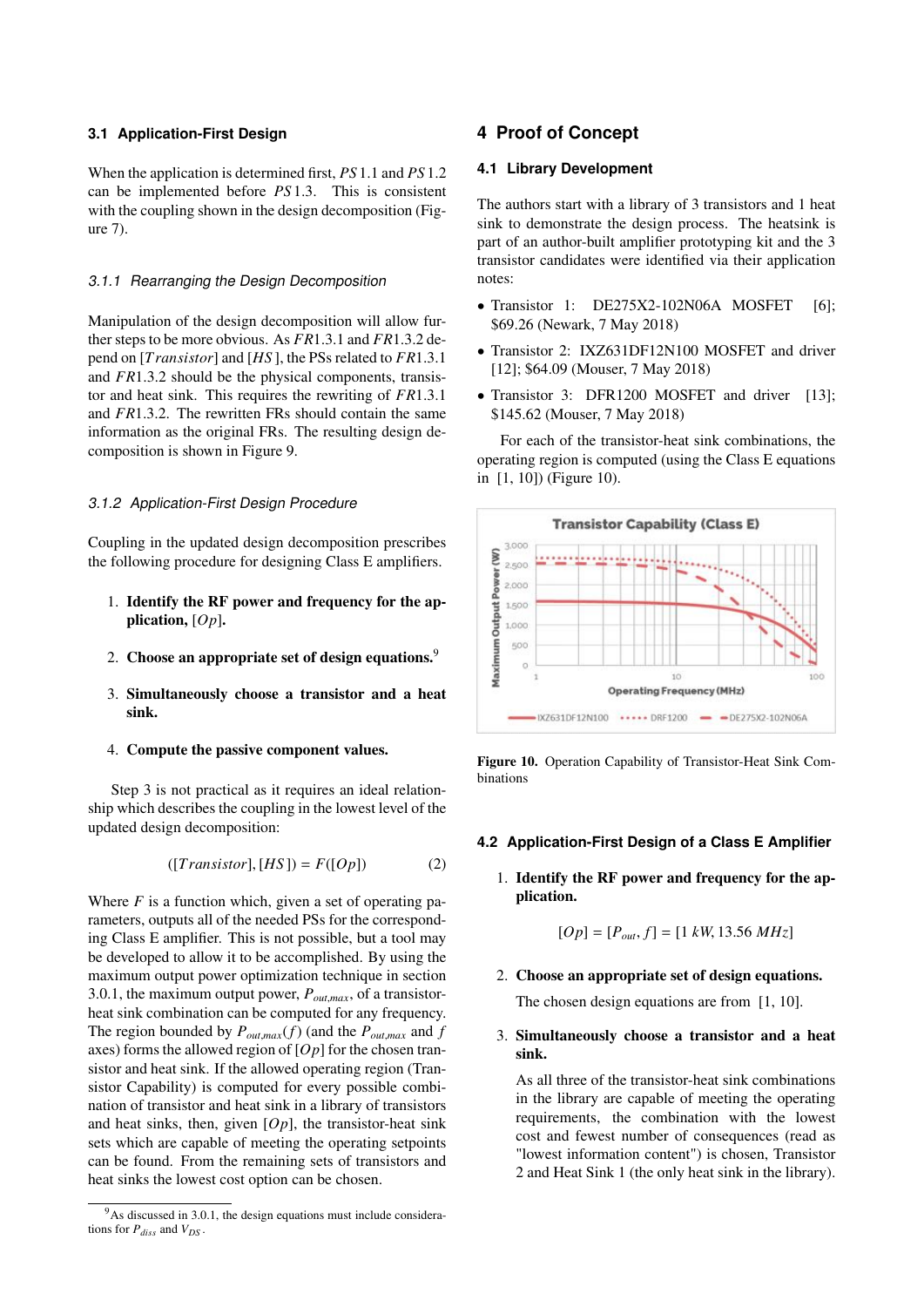- 4. Compute the passive component values. Using the chosen design equations, the passive values and supply voltage are computed to be:
	- $X = 24.97 \Omega$
	- $L_0 = 57.45 \; nH$
	- $C_0 = 2.4 nF$
	- $L_{choke} = 20 \,\mu H$
	- $C_{shunt} = 177 \ pF$
	- $R_E = 14.93 \Omega$
	- $V_{DC} = 260 V$

### **4.3 Implementation**

The design was simulated using LTspice and found to meet the given operating requirements. A prototyping kit was used to quickly implement the design. As is standard [6, 14], an L-type matching network was added to the output of the Class E amplifier to match the output impedance  $(R_F)$  to 50  $\Omega$ . The resulting amplifier is shown in Figure 12.

The amplifier was tested as in the use case of Figure 2. An exception being that the attenuator was replaced by an author-built, 50  $\Omega$  test load (called out in Figure 11). The voltage across this load was measured via a 200 MHz, 100:1 oscilloscope probe (BK Precision PR200B) and a 200 MHz oscilloscope (Siglent SDS 1202CNL+). The time-resolved voltage and calibration data taken for the load-probe system (reflection coefficient measured via Rohde & Schwarz ZVA 24) were used to compute the output power of the amplifier with respect to frequency via Matlab. The measurement setup is shown in Figure 11.



Figure 12. The designed amplifier is implemented with the prototyping kit.

#### **4.4 Measurement Data**

The maximum output power measured was 866 W (input power: 1163 W). Higher powers than this would exceed the maximum output power of the DC power supply used  $(48 V to 280 V, 1200 W)$ . Figure 13 shows the efficiency of the amplifier with respect to the output power.

At an output power of 866 W, the spectral content is as shown in Figure 14. The spectrum is normalized with respect to the output power at the fundamental frequency (13.56 MHz). The second harmonic (27.12 MHz) is 19.07 dB lower than the fundamental. In linear units, the ratio between output powers at the second and first harmonics is 0.012.



Figure 11. The prototyping kit and its surroundings for charactering the RF output power and DC input power